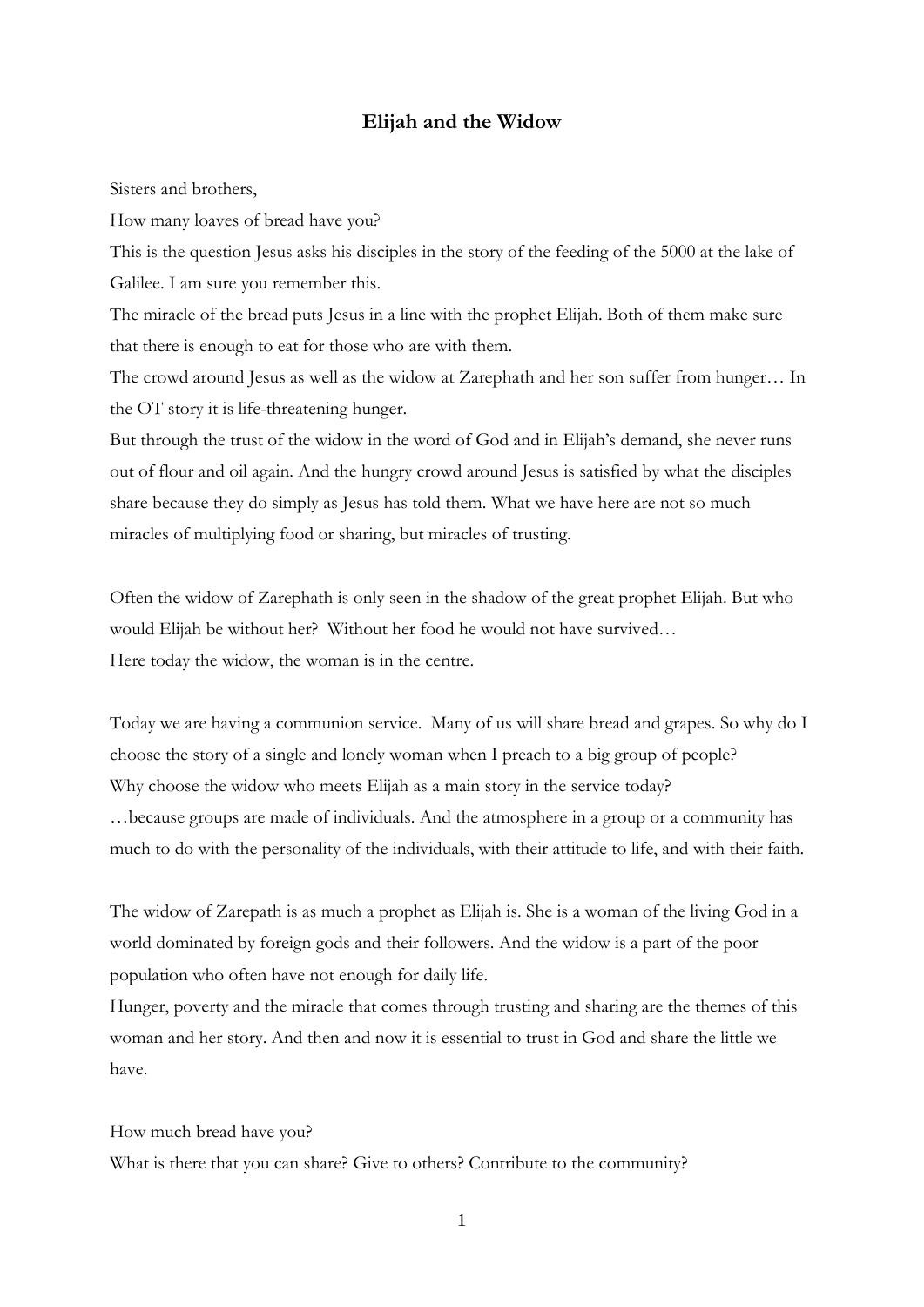Jesus' question inspired me to take a closer look at the widow of Zarephath. Her story is short but full of challenging theology. Elijah's call to the widow for food is a call to all of us…

"Bring me a bit of bread; give me of what you have…"

Elijah arrived at the gate of the town Zarepath. There he met this widow collecting firewood. She was doing what many women do at all times as a part of their daily chores: collecting wood so that meals can be cooked and hungry mouths fed.

Without introducing himself, Elijah spoke to that woman at the gate of town. He asked for something to drink.

We know that the widow is called by God to care for Elijah, but does she know? It is not mentioned in the conversation between the two.

When the widow walked away to fetch some water for Elijah, he shouted after her and asked for a bite of bread, too.

And now the widow becomes the centre of the story. For the first time she speaks, responds to Elijah's request "As the LORD your God lives, I have nothing baked, only a handful of meal in a jar, and a little oil in a jug; I am now gathering a couple of sticks, so that I may go home and prepare it for myself and my son, that we may eat it, and die."

Eat, and then die… We are here among the poorest of the poor. And death is already knocking at the door.

The widow shares her story with Elijah. She doesn't complain or whine, but clearly states the hopelessness of her situation: there is no future for her and her child because there is no food… The widow has literally nothing to share but the little with which she was planning to prepare their last meal before they die.

At this point Elijah speaks to her; …speaks as in many other stories angels do. "Do not be afraid; go and do as you have said; but first make me a little cake of it and bring it to me, and afterwards make something for yourself and your son." And he promises, "For thus says the LORD the God of Israel: The jar of meal will not be emptied and the jug of oil will not fail until the day that the LORD sends rain on the earth."